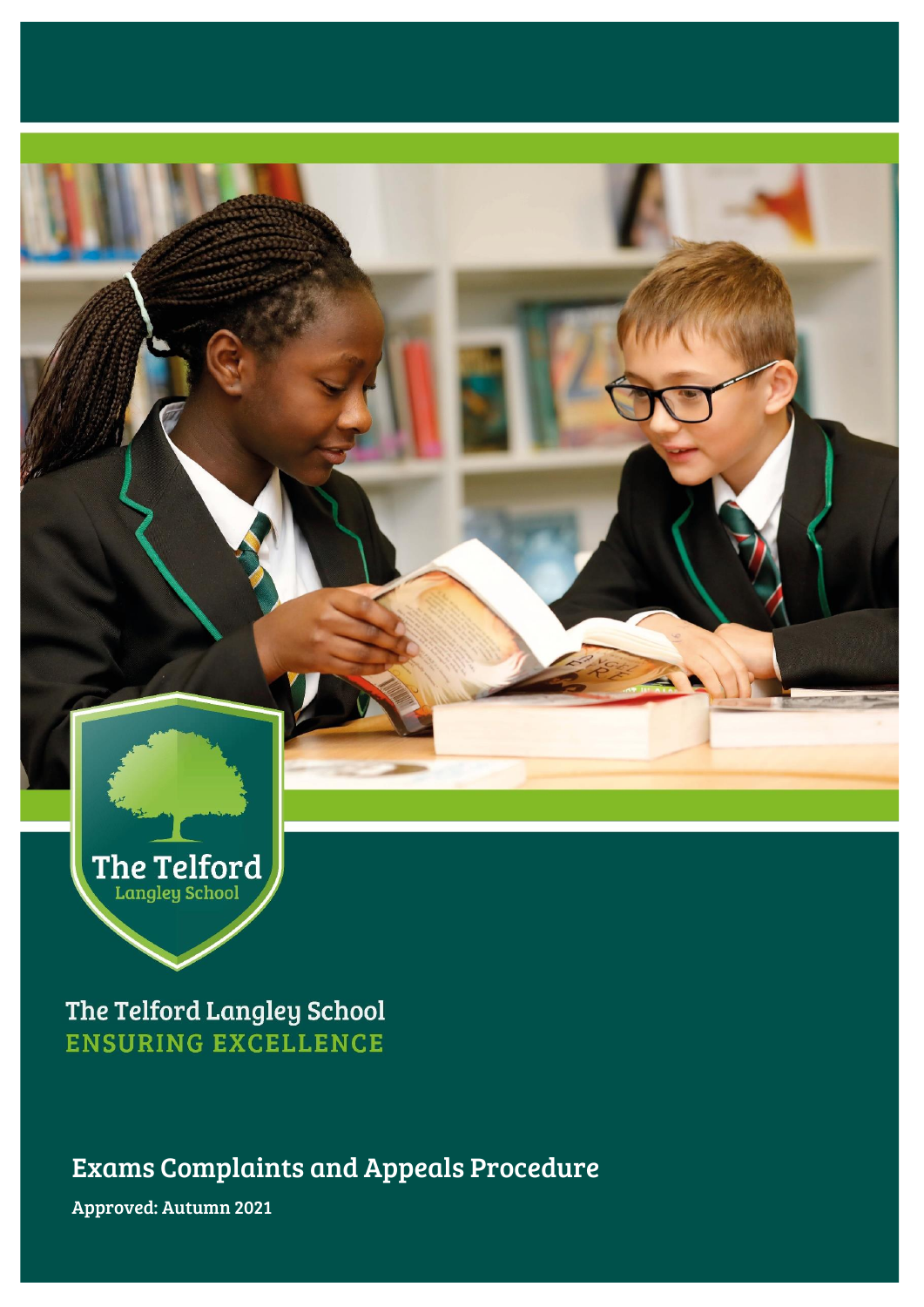# **Exams Complaints and Appeals Procedure**

| <b>Policy Name:</b>                   | <b>Exams Complaints and Appeals Procedure</b> |
|---------------------------------------|-----------------------------------------------|
| <b>Policy Owner:</b>                  | Mr Paul Hewitt, Deputy Headteacher            |
| <b>Last Reviewed:</b>                 | Autumn 2021                                   |
| <b>Policy Approved \ Ratified by:</b> | <b>School Standards Committee</b>             |
| <b>Term Policy Approved:</b>          | Autumn 2021                                   |
| <b>Next Review Due:</b>               | Autumn 2022                                   |
| <b>Document Version:</b>              | 4.0                                           |

### **Contents**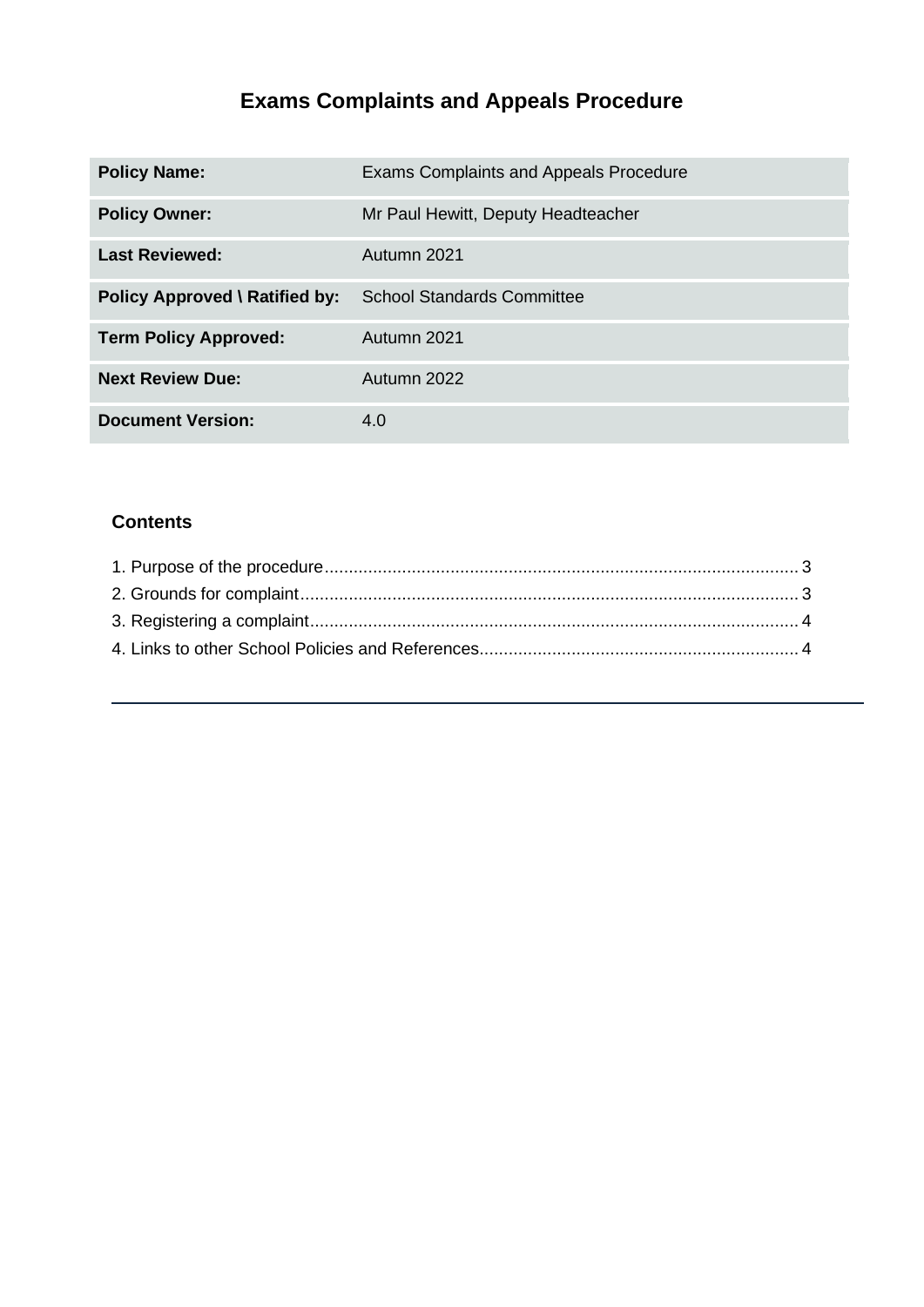## <span id="page-2-0"></span>**1. Purpose of the procedure**

This procedure confirms The Telford Langley School's compliance with JCQ's General Regulations for Approved Centres 2021-2022 (section 5.13) that the centre will draw to the attention of candidates and their parents/carers their written complaints and appeals procedure which will cover general complaints regarding the centre's delivery or administration of a qualification.

## <span id="page-2-1"></span>**2. Grounds for complaint**

A candidate (or his/her/parent/carer) may make a complaint on the grounds below (this is not an exhaustive list).

#### **Teaching and learning**

- ▶ Quality of teaching and learning, for example
	- Non-subject specialist teacher without adequate training/subject matter expertise utilised on a long-term basis
	- ▶ Teacher lacking knowledge of new specification/incorrect core content studied/taught
	- ▶ Core content not adequately covered
	- $\blacktriangleright$  Inadequate feedback for a candidate following assessment(s)
- ▶ Pre-release/advance material/set task issued by the awarding body not provided on time to an exam candidate
- ▶ The taking of an assessment, which contributes to the final grade of the qualification, not conducted according to the JCQ/awarding body instructions
- $\blacktriangleright$  The marking of an internal assessment, which contributes to the final grade of the qualification, not undertaken according to the requirements of the awarding body (complainant should refer to the centre's *internal appeals procedure*)
- Centre fails to adhere to its *internal appeals procedure*
- ▶ Candidate not informed of his/her centre assessed marks prior to marks being submitted to the awarding body
- Candidate not informed of his/her centre assessed marks in sufficient time to request/appeal a review of marking prior to marks being submitted to the awarding body
- ▶ Candidate not given sufficient time to review materials to make a decision whether to request a review of centre assessed marks

#### **Access arrangements**

- ▶ Candidate not assessed by the centre's appointed assessor
- ▶ Candidate not involved in decisions made regarding his/her access arrangements
- Candidate did not consent to personal data being shared electronically (by the nonacquisition of a signed Data Protection Notice/candidate data personal consent form) Candidate not informed/adequately informed of the arrangements in place and the subjects or components of subjects where the arrangements would not apply
- Exam information not appropriately adapted for a disabled candidate to access it
- Adapted equipment put in place failed during exam/assessment
- Approved access arrangement(s) not put in place at the time of an exam/assessment
- Appropriate arrangements not put in place at the time of an exam/assessment as a consequence of a temporary injury or impairment